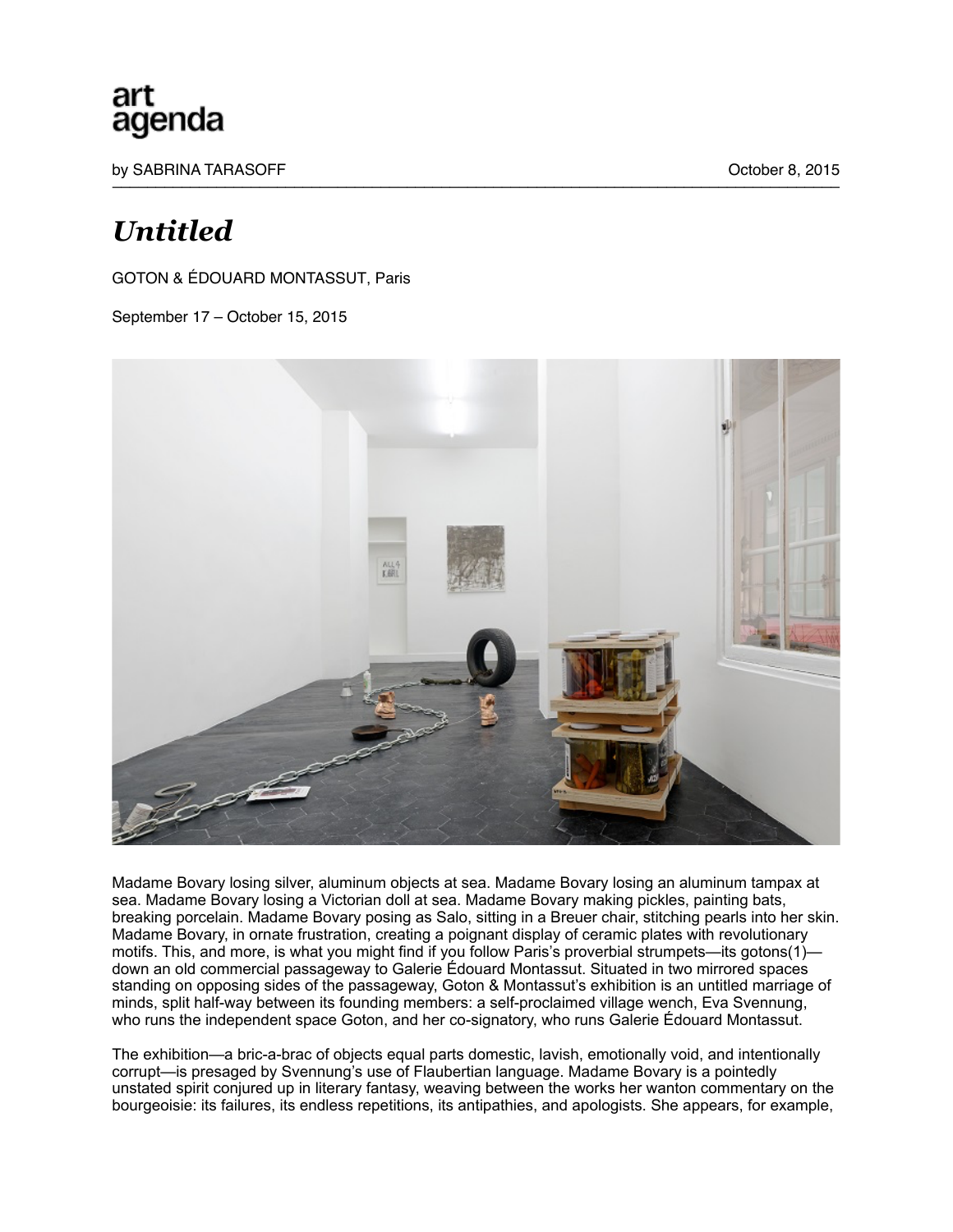in Nina Koenneman's carefully broken porcelains, *Lithic Reductions 2*, *Lithic Reductions 10*, *Lithic Reductions 4*, *Lithic Reductions 6* (all 2015). The milky white shards read like casualties of domestic clumsiness but are actually the product of an exacting activity known as knapping: a method for creating prehistoric tools which has gained a following as a pastime. In this, Koennemann's vitrified flints are ascetic fantasies, symbolic objects devoid of use value which become tokens of conspicuous leisure. Camille Blatrix's *Tosh* (2015) takes this ornate idleness to another level of precision: the beautifully constructed, wall-hung maple and milkstone form recalls the crafting of artisanal objects intended for everyday use: a hand-carved toothbrush handle, maybe, or a mysterious digital device by the likes of Bang & Olufsen. Its context is unclear, though its intention as décor is not: Blatrix affixes on surface in an almost licentious exploration of the pathologies underlying design, and the subversions found in its perfection.

Elsewhere, appropriating a conservative aesthetic to confer courtliness on sexual desire, Bernadette Corporation's *Revolutionary plates* (2004) trade subtle seduction for surface value. Each of the four ceramic plates, lips, and rims lined in gold, flaunts an assemblage of digitally printed pornographic images. Amidst these decorative designs of gaping vaginas and dick-slaps to the face is a single printed word, one for each plate: *Liberté, Égalité, Sûreté, Propriété*. This is commemorative merchandise of the kind that reduces history to commodity, and commodity—dressed up in perverse nostalgia—to dead-end indulgences disengaged from the possibility of further exchange.

In a similar vein, Guillaume Maraud's tableau vivant *9781781683101221365584888848222208371* (2015) is characterized by an exaggerated sense of surplus, not only in its excessive numeric title, but also in the fashion shoot gazes of the plexi-enclosed melamine foam portraits. Against a dusty, coppertoned PVC canvas, Maraud surrounds his characters in floating silver numbers, leaving them to strike a pose on a quite literal surface of value. Embedded into their nail-polish painted skins are small faux pearls: masochistic memorabilia, perhaps, of a society still fueled by the lingering desires and pretensions of the bourgeoisie. The mind meanders to Mme Bovary, with her mind set on purchasing M. Lheureux's finest scarf—a feverish attempt to satisfy sexual cravings with material possessions. In this, she becomes dressed and decorated, so to speak, in the concessions of a libidinal economy. Trevor Shimizu's cute, manic-depressive painting *cow owl bats* (2014), on the other hand, prods at the psychological loss of power that follows from participating in such structures. Painted (according to an anecdote dished out to me by Montassut) in a post-vacation period of distress, it is a lavish tantrum dedicated to leisure, its loss and its lasting impressions. That said, it seems significant to note that neither Maraud nor Shimizu's work engages in droning critique, but honestly figures the whims and fancies of an ever-affective consumer society.

Perhaps what the exhibition unwittingly targets is precisely those trigger situations which lead us to promiscuous behavior—whether sexual, economic or otherwise. Other works, such as John Kelsey's pencil-rendered Pasolini drawings, *Salo I* and *II* (both 2003); Melanie Matranga's orgiastic globe of clay people interlaced in suspended (and somewhat purgatorial) acts of sex, communication, and consumption, *Bad timing for lovers* (2015); or even the displaced pickle shop, a grandmotherly survivalist initiative by Bill Hayden, Sam Pulitzer and Antek Walzcak, *War Pickles II* (2014), all point to a lascivious common existence—a pliable and fleshy modernity bent over by the forcing of economic exchange and its strong hand over the body.

To indulge in fantasy, these are works that could live inside the mind of Madame Bovary: depraved and domesticated by their surroundings, yet resolutely aware of the value of catharsis, of those mindless and pleasure-seeking pursuits which can reclaim the self from the structural desires of industrialized society. Yet Bovary, in pushing beyond the bored romantic traditions of her time, entered a social reality she didn't control. Her liberation became a prurient search for self, a bourgeois escape at best, which expressed itself in the emptiness of the artisanal. The mélange of motifs, then, and the irrationality of the objects she amassed while in the midst of her affairs, became desire lines to her destruction. A trampled trail of objects that were seductive, fetishistic, perverse, and, in this, possessive of unspoken agency. Overblown with intent, it is possible to consider the artists at Goton & Montassut following Emma to her vanishing point: learning, in her wake, to circle bourgeois folly with a critical eye.